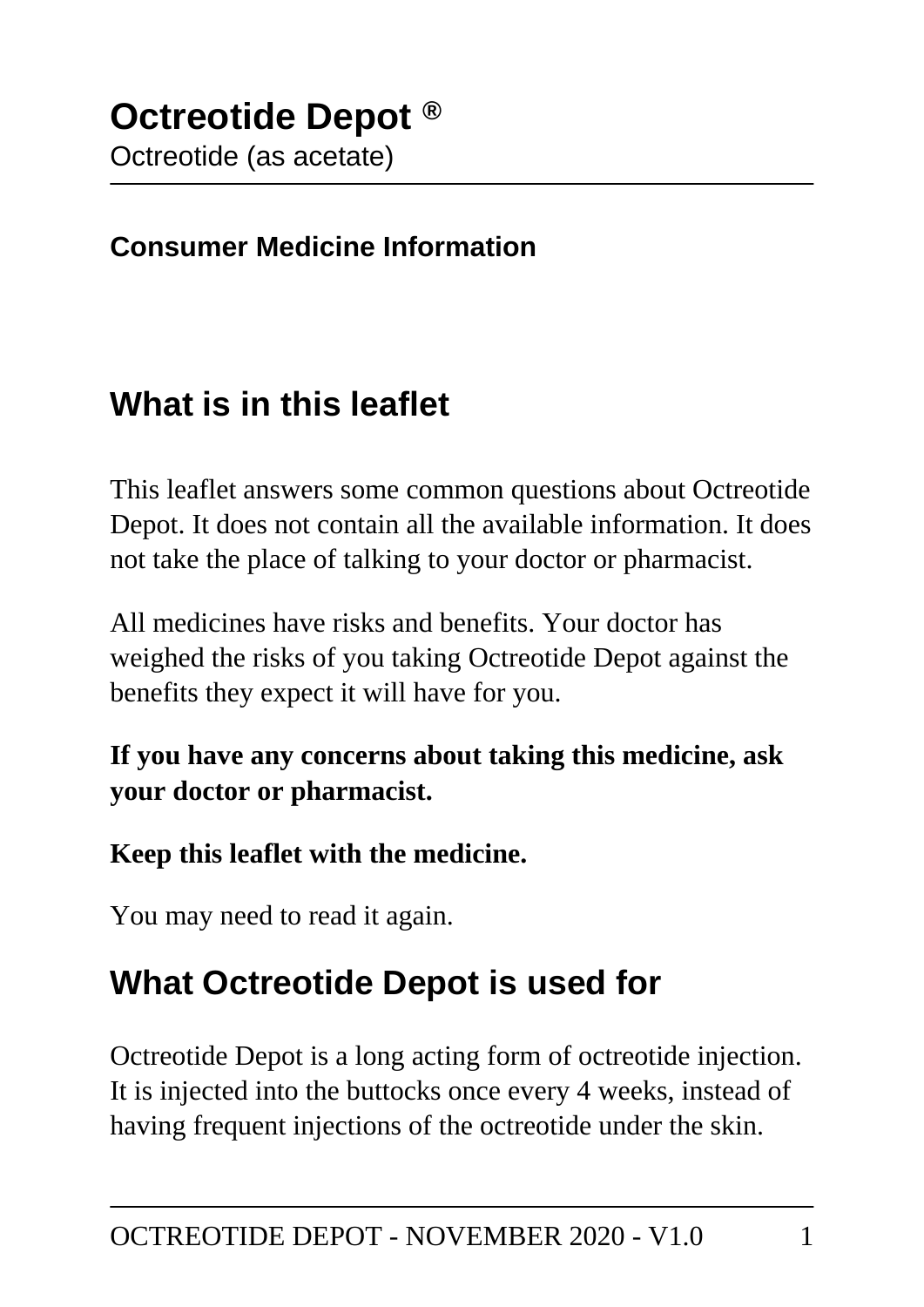• Octreotide Depot is used to treat acromegaly

In people with acromegaly the body makes too much growth hormone which controls the growth of tissues, organs and bones. Too much growth hormone leads to enlargement of the bones, especially of the hands and feet. Other symptoms include headaches, increased sweating, tiredness, numbness of the hands and feet, pain and stiffness in the joints and loss of sexual function. By blocking the excess growth hormone, Octreotide Depot can relieve many of these symptoms.

• Octreotide Depot is used to relieve symptoms of certain types of cancer such as carcinoid tumour and VIPoma.

By blocking hormones that are over-produced in these conditions, Octreotide Depot can relieve symptoms such as flushing of the skin and severe diarrhoea. Octreotide Depot contains octreotide, a man-made medicine derived from somatostatin. Somatostatin is a substance found in the human body which controls the effects of certain hormones such as insulin and growth hormone. Octreotide Depot is used instead of somatostatin because its effects are stronger and last longer.

• Octreotide Depot is used to treat advanced neuroendocrine tumours located in the gut (eg appendix, small intestine or colon).

Neuroendocrine tumours are rare tumours which can be found in different parts of the body. Octreotide Depot is also used to control the growth of these tumours, when they are located in the gut (eg appendix, small intestine or colon).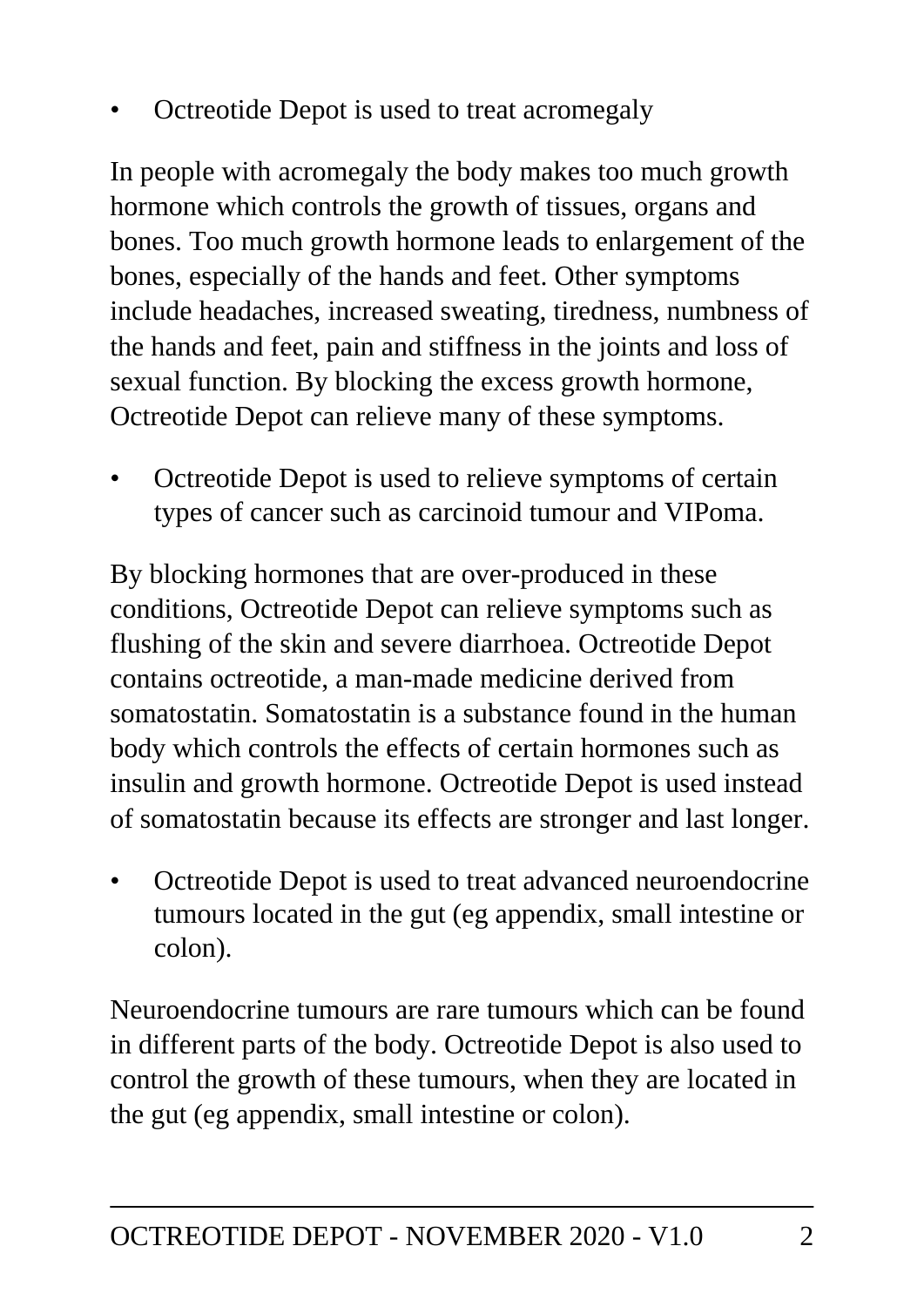### **Ask your doctor if you have any questions about why this medicine has been prescribed for you.**

Your doctor may have prescribed it for another reason.

This medicine is not addictive.

This medicine is available only with a doctor's prescription.

There is very little information on the use of this medicine in children.

# **Before you have Octreotide Depot**

## **When you must not take it**

#### **Do not take Octreotide Depot if you have an allergy to:**

• octreotide (the active ingredient in Octreotide Depot) or any of the other ingredients listed at the end of this leaflet.

Some of the symptoms of an allergic reaction may include:

- shortness of breath
- wheezing or difficulty breathing
- swelling of the face, lips, tongue or other parts of the body
- rash, itching or hives on the skin

### **Do not take this medicine after the expiry date printed on the pack or if the packaging is torn or shows signs of tampering.**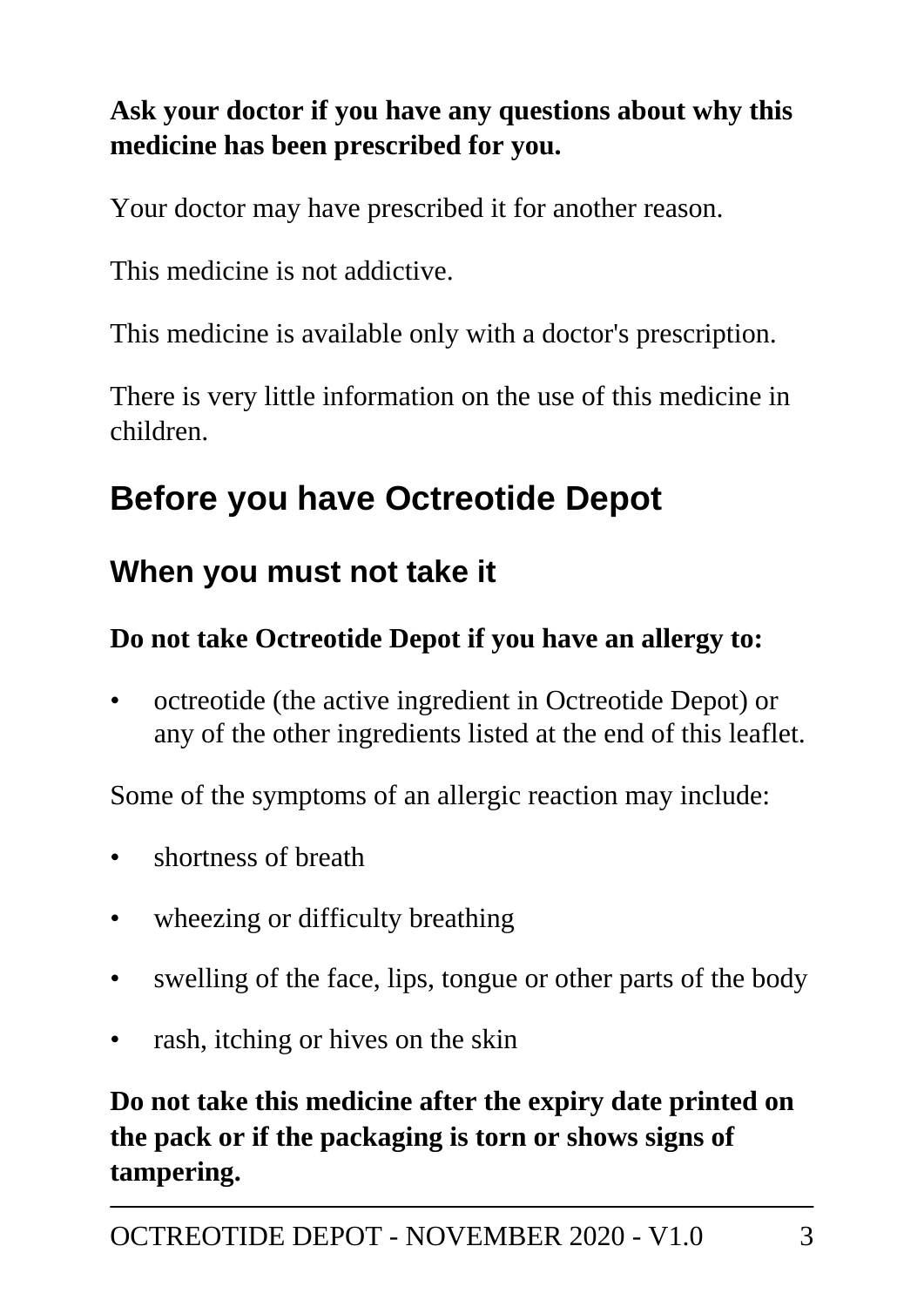If it has expired or is damaged, return it to your pharmacist for disposal.

# **Before you start to take it**

### **Tell your doctor if you have or have had any of the following medical conditions:**

- gallstones now or in the past or experience any complications like fever, chills, abdominal pain, or yellowing of your skin or eyes as prolonged use of Octreotide Depot may result in gallstone formation
- problems with your blood sugar levels, either too high (diabetes) or too low (hypoglycaemia)
- problems with your liver
- a history of vitamin B12 deprivation
- problems with your blood pressure
- problems with your thyroid

Your doctor may want to take special precautions if you have any of these conditions.

### **Tell your doctor if you are taking other medicines to control blood pressure (beta-blockers or calcium**

#### **channel blockers) or agents to control fluid and electrolyte balance.**

Dose adjustment may be necessary.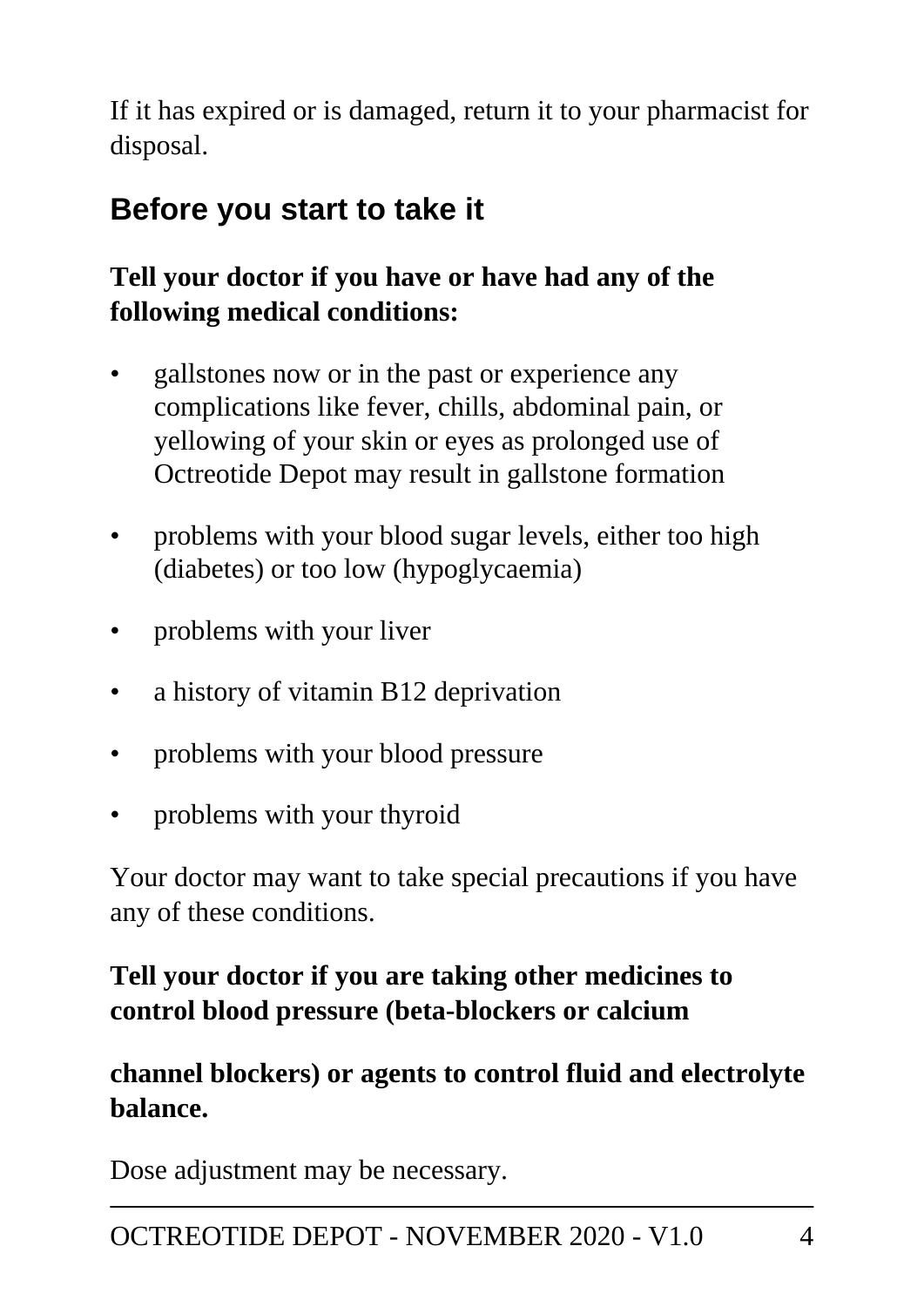### **Tell your doctor if you are pregnant or plan to become pregnant or wish to breast-feed your baby.**

There is not much information on the use of Octreotide Depot during pregnancy or breast-feeding. If it is necessary for you to have this medicine, your doctor will discuss with you the benefits and risks involved. They may recommend that you use a method of contraception to prevent pregnancy during your treatment. It is not known if Octreotide Depot passes into breast milk. Breastfeeding is not recommended during treatment with Octreotide Depot.

**If you have not told your doctor about any of the above, tell him/her before you start taking Octreotide Depot.**

# **Taking other medicines**

### **Tell your doctor if you are taking any other medicines, including any that you get without a prescription from your pharmacy, supermarket or health food shop.**

Some medicines and Octreotide Depot may interfere with each other. These include:

- bromocriptine, a medicine which is also used to treat acromegaly
- medicines for diabetes
- cimetidine, a medicine for ulcers
- cyclosporin, a medicine used to suppress the immune system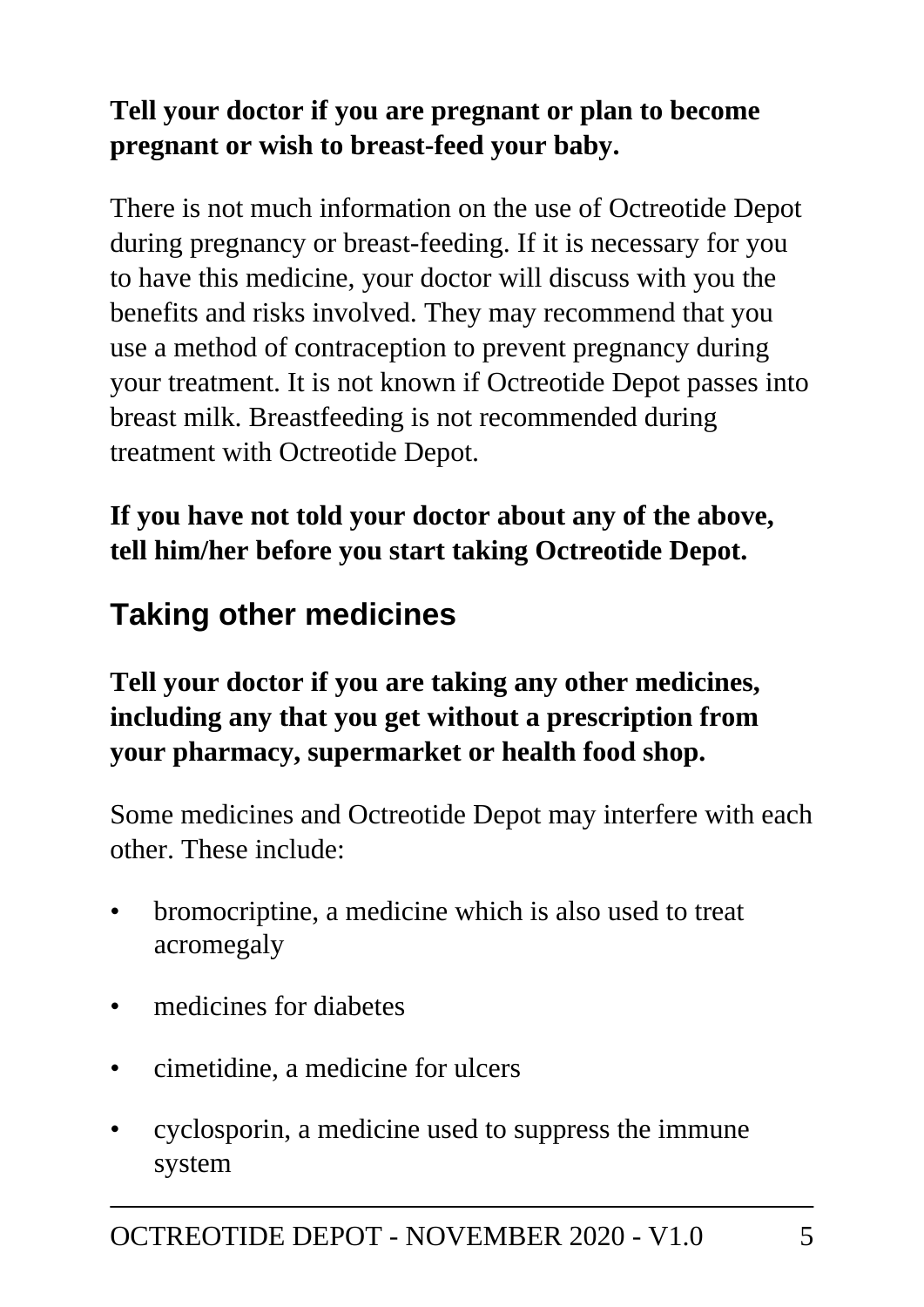- quinidine, a medicine used to prevent irregular heartbeats
- medicines to control blood pressure (beta-blockers or calcium channel blockers)
- agents to control fluid and electrolyte balance

You may need different amounts of your medicines, or you may need to take different medicines.

Your doctor and pharmacist have more information on medicines to be careful with or avoid while taking this medicine.

# **How Octreotide Depot is given**

Your doctor or nurse will inject Octreotide Depot into your buttocks.

# **How much is given**

The usual starting dose of Octreotide Depot is 20 mg, injected every 4 weeks. After about 3 months, the dose may be lowered to 10 mg or increased to 30 mg depending on how you respond to it.

Depending on your condition you may also need to continue injecting octreotide under the skin for about 2 weeks after your first injection of Octreotide Depot. Your doctor will tell you if this is the case.

If you receive Octreotide Depot for the treatment of neuroendocrine tumours located in the gut, the usual dose is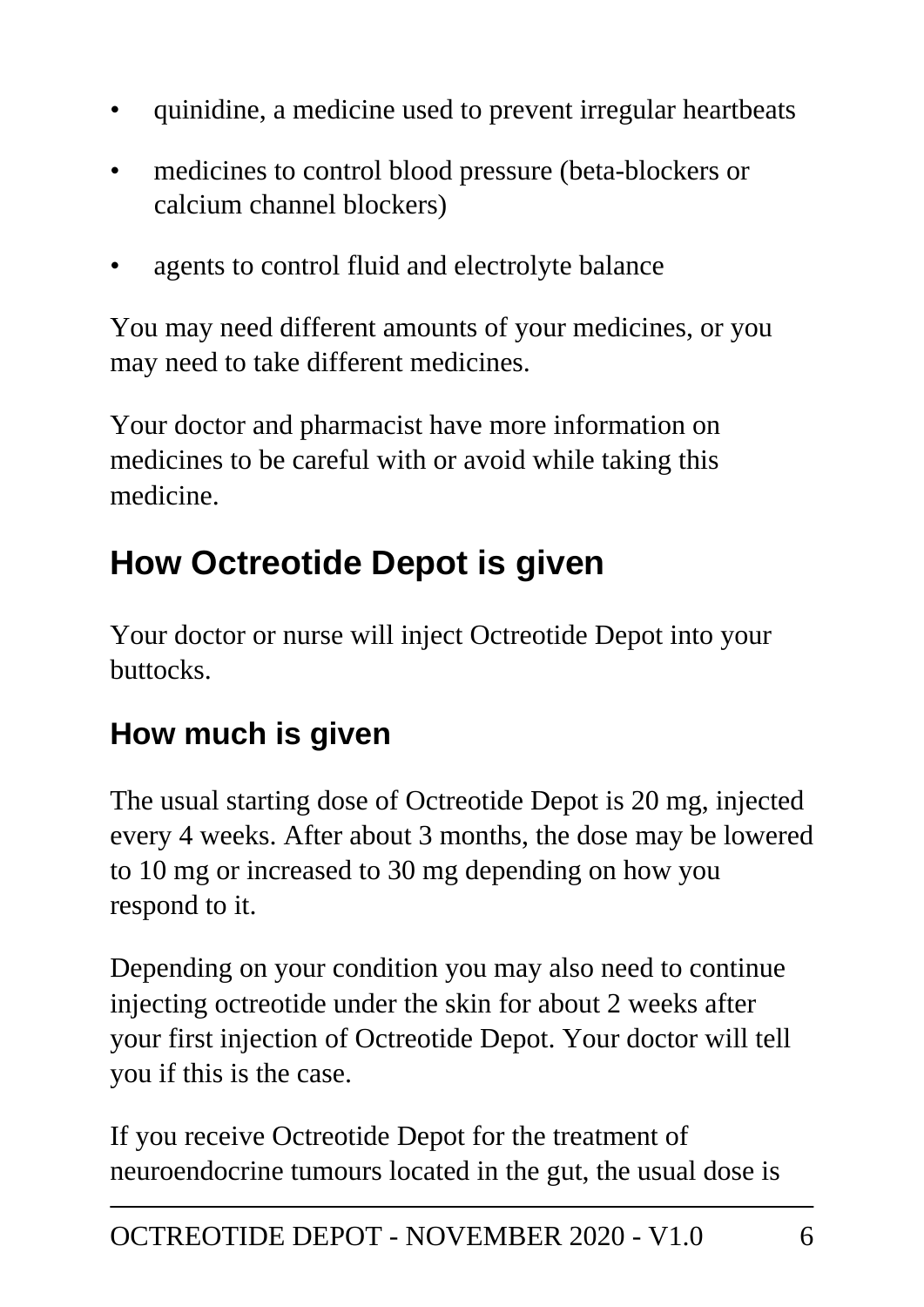30 mg every 4 weeks. Your doctor will decide how long you should be treated with Octreotide Depot.

# **If you forget to have it**

### **If you forget to have your injection, have it as soon as you remember and then go back to your normal schedule.**

It will not do any harm if your dose is a few days late but some of your symptoms may come back temporarily until you get back on schedule.

# **If you are given too much (overdose)**

### **Tell your doctor if you notice any of the following signs that the dose of Octreotide Depot is too high.**

Some of the symptoms of an Octreotide Depot overdose may include hot flushes, fatigue, depression (sad mood), anxiety, lack of concentration and needing to pass water more frequently than usual.

If you are taking short acting octreotide injected under the skin, overdose symptoms may include changes in heartbeat, dizziness, light headedness, severe radiating chest pain, change in attention, uncoordinated movement, pain under the rib cage (right side), distended stomach, yellowing of the skin and eyes, fever, severe upper stomach pain with nausea and vomiting, diarrhoea, weakness, feeling lethargic, weight loss, stomach pain and discomfort, brown coloured urine and claycoloured stools, nausea, weakness.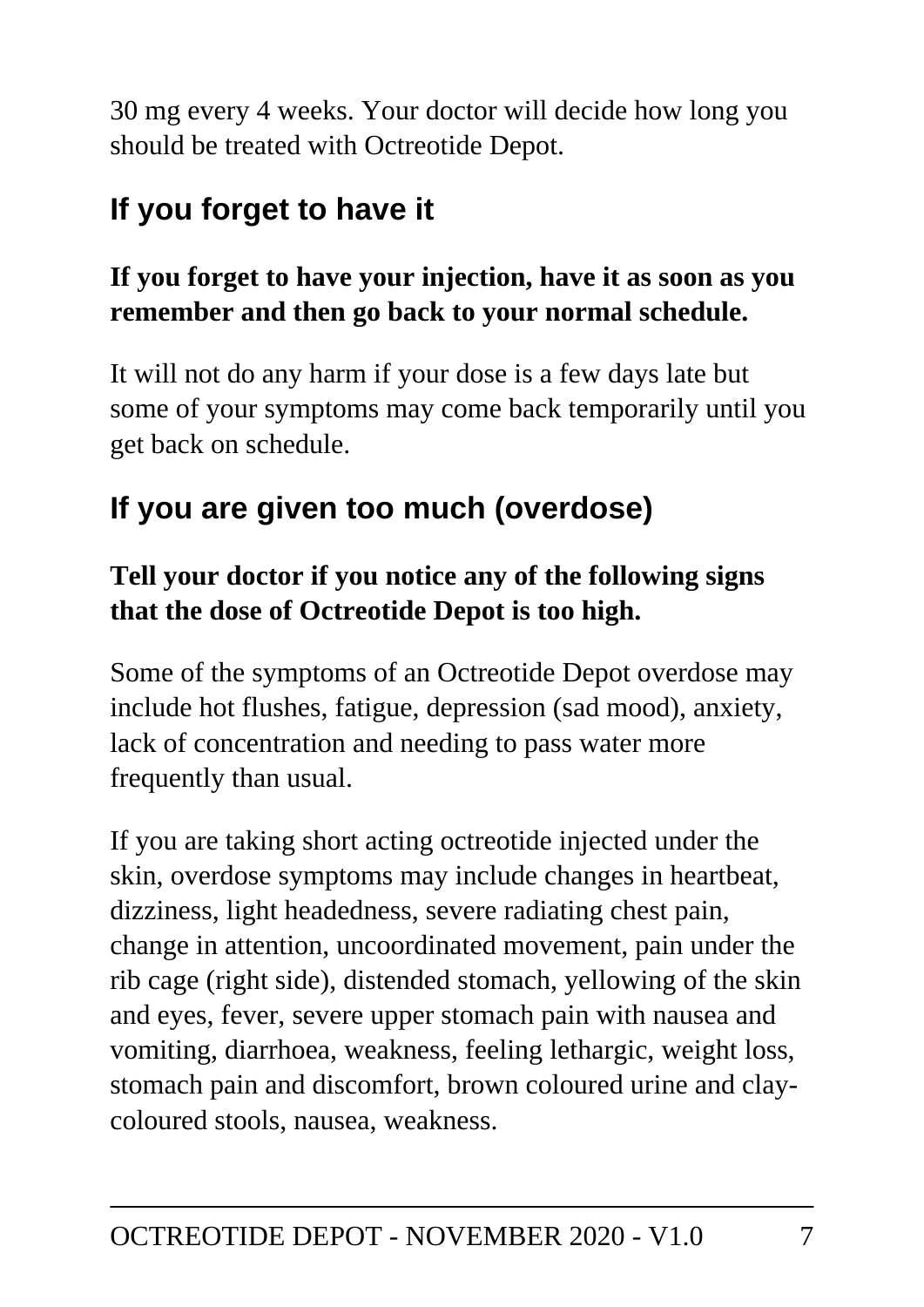No life-threatening reactions have been reported after an overdose of this medicine.

# **While you are having Octreotide Depot**

## **Things you must do**

**Keep all of your doctor's appointments so that your progress can be checked.**

If you must have this medicine for a long time, your doctor may want to check your blood sugar, gallbladder, thyroid and liver function from time to time to prevent unwanted side effects from happening.

**If your doctor recommends it, make sure you use a method of contraception to prevent pregnancy during your treatment. Tell your doctor if you become pregnant while you are receiving this medicine.**

**If you are about to be started on any new medicine, remind your doctor and pharmacist that you are having Octreotide Depot.**

**Tell any other doctor, dentist or pharmacist who treats you that you are having Octreotide Depot.**

### **Things you must not do**

**Do not give your medicine to anyone else, even if their symptoms seem to be the same as yours.**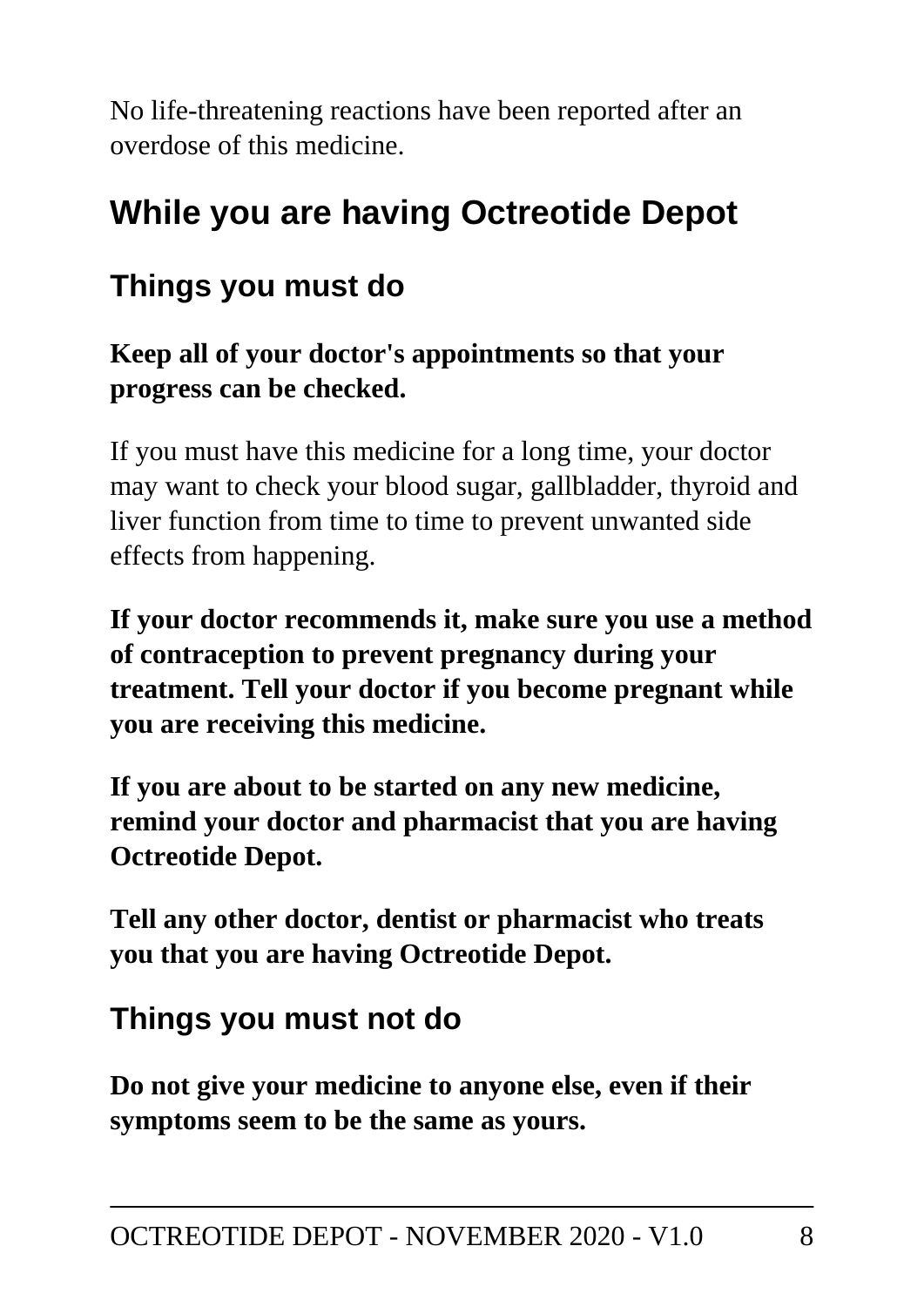**Do not use it to treat any other complaints unless your doctor tells you to.**

## **Things to be careful of**

#### **Be careful driving, operating machinery or doing jobs that require you to be alert until you know how Octreotide Depot affects you.**

This medicine may cause dizziness, light-headedness or weakness in some people. If you have any of these symptoms, do not drive or do anything else that could be dangerous.

# **Side effects**

#### **Tell your doctor or pharmacist as soon as possible if you do not feel well while you are having Octreotide Depot.**

All medicines can cause side effects. Sometimes they are serious, but most of the time they are not. You may need medical treatment if you get some of the side effects.

#### **Do not be alarmed by the following lists of side effects. You may not experience any of them.**

**Ask your doctor or pharmacist to answer any questions you may have.**

**Tell your doctor immediately if you notice:**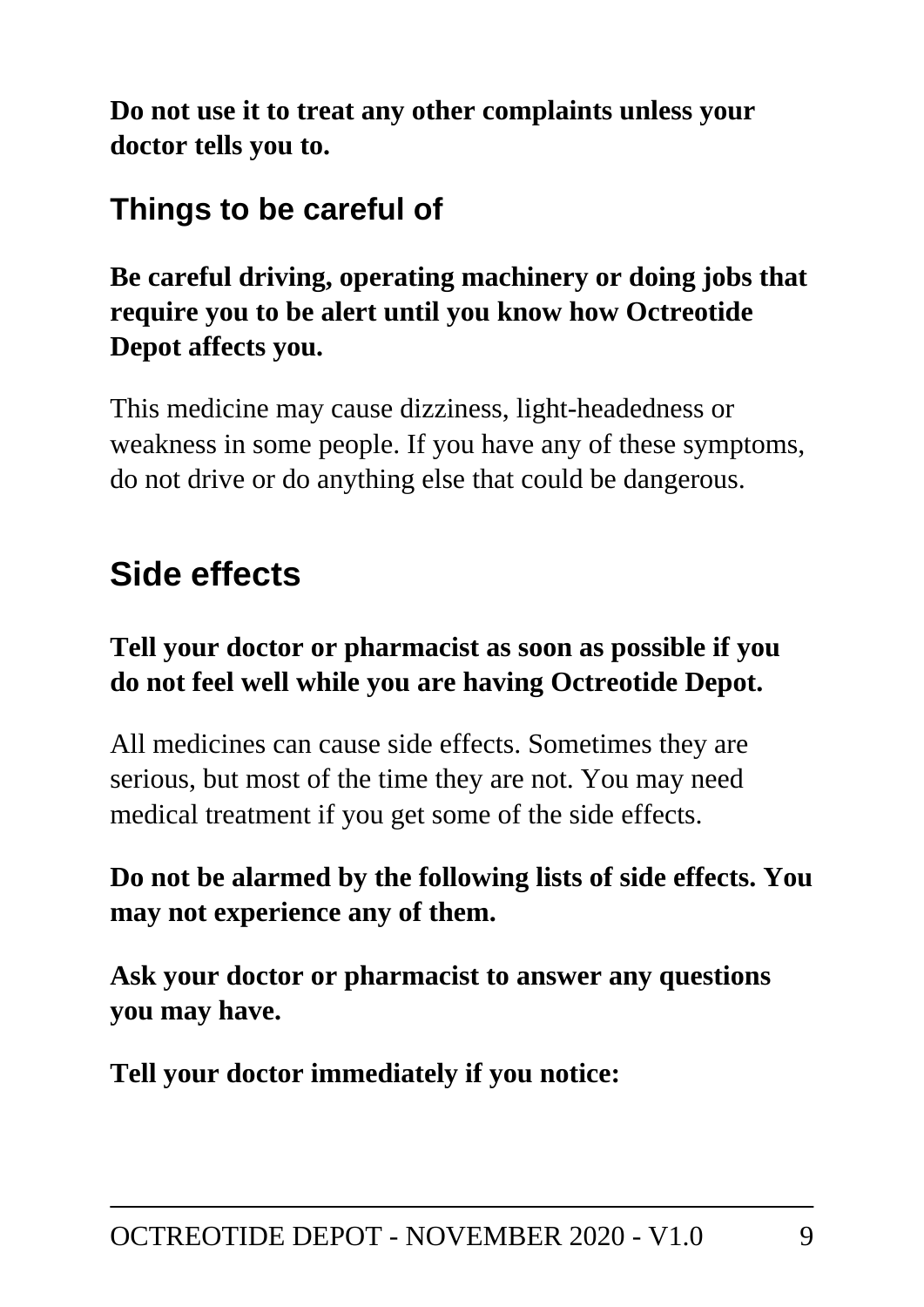- signs of allergy such as rash, itching or hives on the skin; swelling of the face, lips, tongue or other part of the body; shortness of breath, wheezing or troubled breathing
- severe pain, tenderness or swelling in the stomach or abdomen, which may be accompanied by fever, nausea and vomiting, yellowing of the skin and eyes, loss of appetite, generally feeling unwell, itching, light coloured urine (symptoms of a possible problem with your liver, pancreas or gall bladder)
- symptoms of low blood glucose (hypoglycaemia), including sweating, trembling, dizziness, weakness, hunger, palpitations (feeling of fast or irregular heartbeat) and fatigue
- symptoms of high blood glucose (hyperglycaemia), including lethargy or tiredness, headache, thirst, passing large amounts of urine, and blurred vision
- symptoms of changes in the activity of the thyroid gland (hyper or hypothyroidism) including changes in heart rate, appetites or weight, tiredness, feeling cold or sweating too much, anxiety or swelling at the front of the neck.
- unusually slow or fast heartbeat.
- thirst, low urine output, dark urine, dry flushed skin
- increased bleeding or bruising (could be low level of platelets in blood).

### **Tell your doctor if you notice any of the following side effects and they worry you:**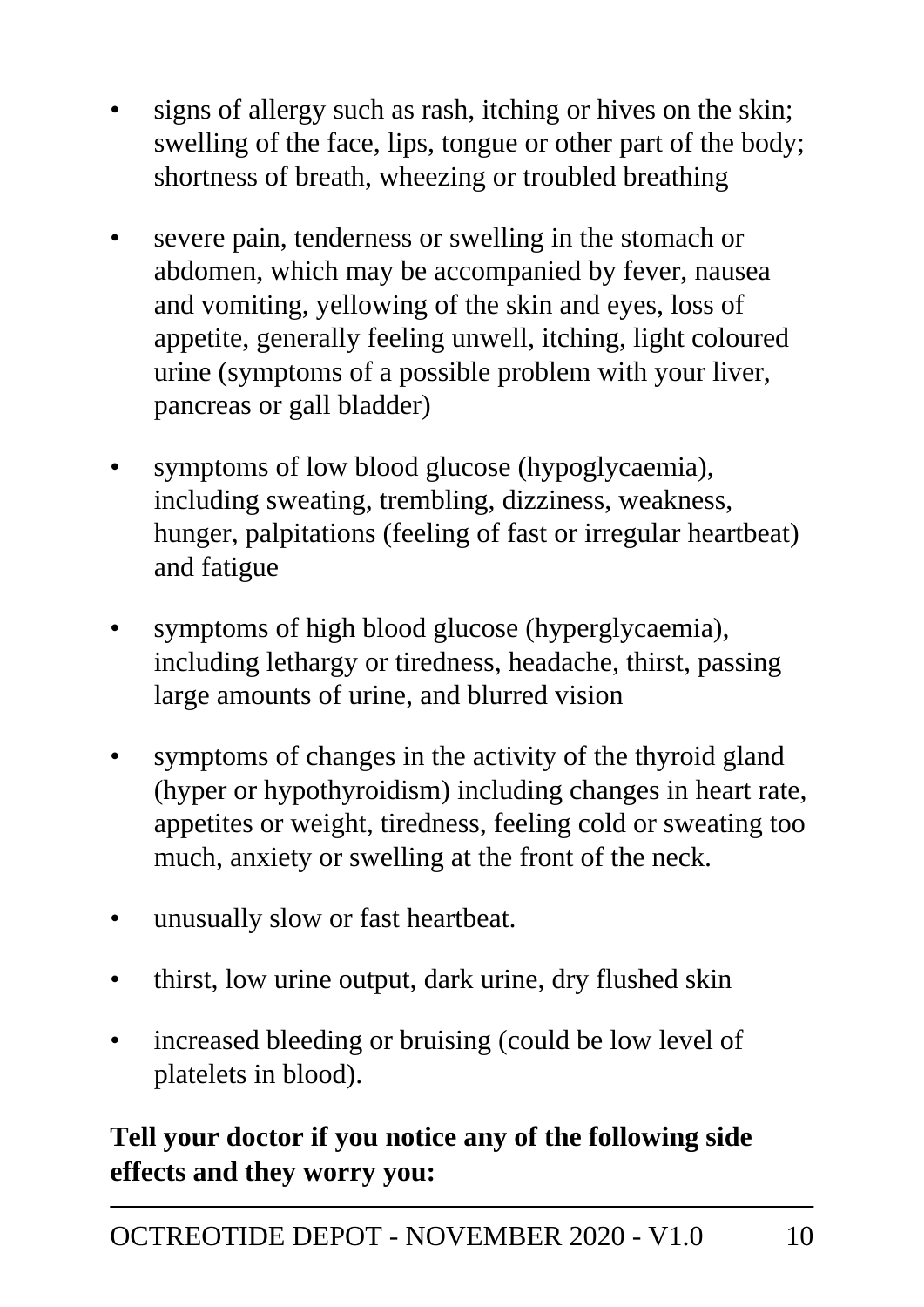- pain, irritation, redness, rash or swelling at the injection site
- loss of appetite
- indigestion, nausea or vomiting
- cramps
- feeling of bloating or wind
- constipation, diarrhoea or other change in bowel motions
- abdominal pain
- headache
- temporary hair loss
- changes in the rhythm of your heartbeat
- shortness of breath
- weakness

#### **Tell your doctor if you notice anything else that is making you feel unwell.**

Other side effects not listed above may happen in some people.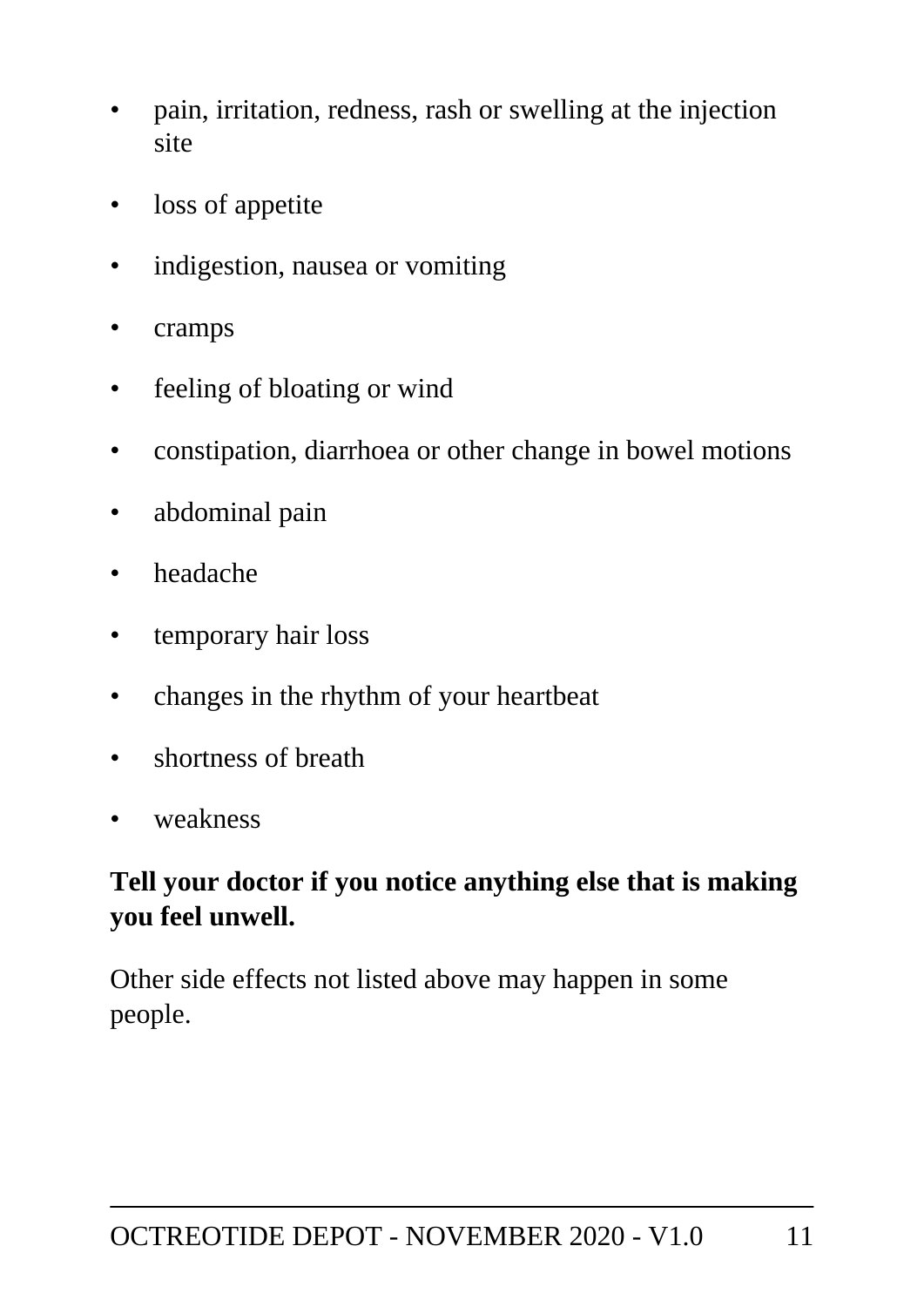# **After using Octreotide Depot**

## **Storage**

#### **If you have to store Octreotide Depot at home:**

- Keep the vials in the original container until it is time to use them.
- If you are storing the vials for longer than one day, keep them in the refrigerator at  $2^{\circ}$ C to  $8^{\circ}$ C. Do not freeze them.
- You can remove Octreotide Depot from the fridge and store it below 25°C on the day of injection but it must be kept in the original outer carton to protect it from light. The suspension must only be prepared immediately prior to injection.
- Octreotide Depot carton contents should reach room temperature (20°C to 25°C) before preparation. A minimum of 30 minutes is required.

#### **If any vials have been left out of the fridge for longer than one day (24 hours), do not use them.**

**The reconstituted suspension contains no preservative.**

**This medicine is for single use in one patient only.**

**Discard any residue.**

**Keep the medicine where children cannot reach it.**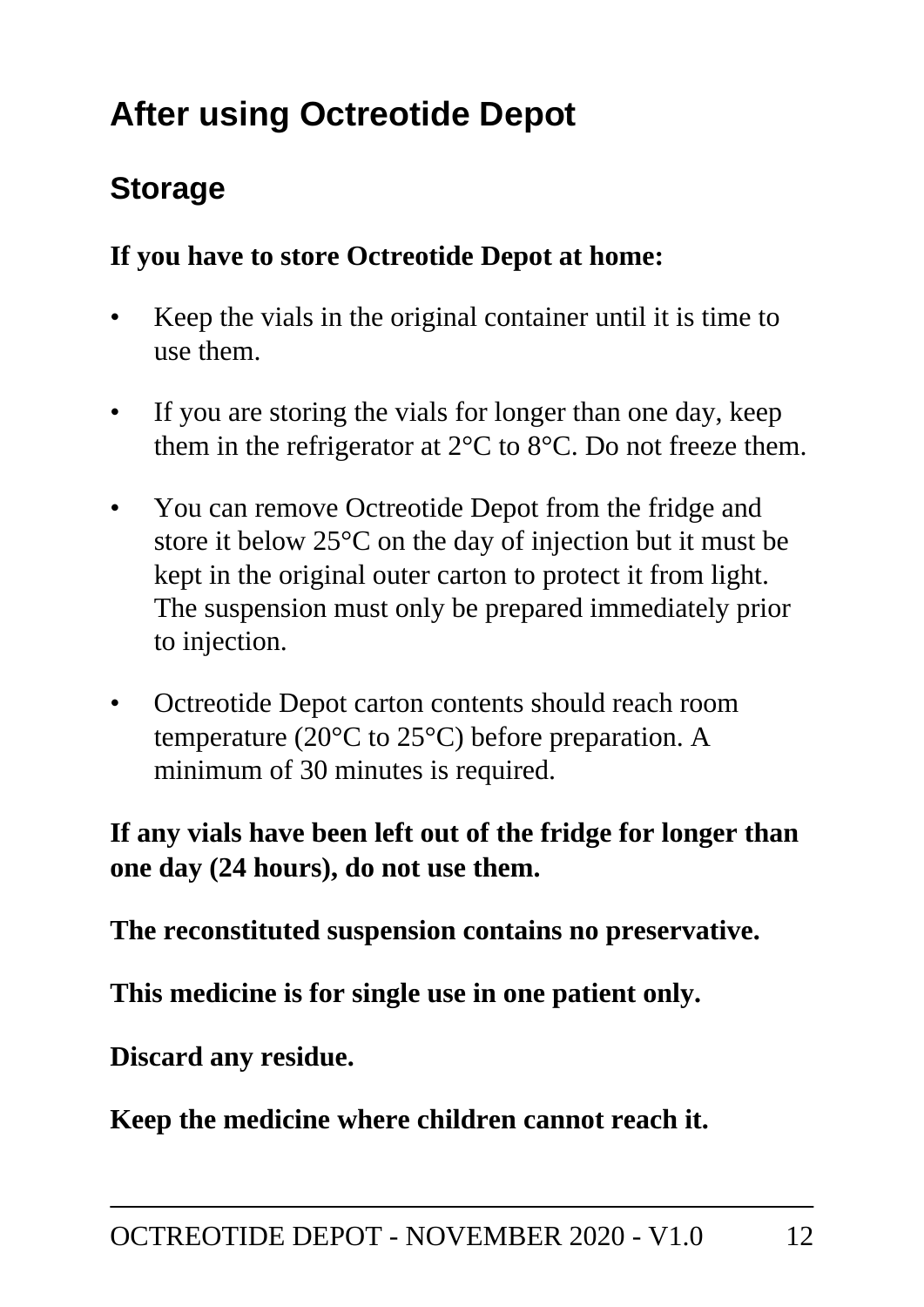# **Disposal**

**If your doctor stops your treatment with this medicine or the expiry date has passed or the vials have been left out of the fridge for too long, ask your pharmacist what to do with any medicine you have left over.**

# **Product description**

# **What it looks like**

Octreotide Depot is a white to white with yellowish tint powder packed in a glass vial. The diluent is a clear, colourless to slightly yellow or brown solution. Each box of Octreotide Depot contains one vial of powder, a glass syringe of diluent to mix with the powder, a vial adaptor and safety injection needle.

## **Ingredients**

Octreotide Depot vials contain 10 mg, 20 mg or 30 mg of the active ingredient octreotide (as acetate). They also contain:

- mannitol
- polyglactin

The solution in the syringe contains:

- carmellose sodium
- mannitol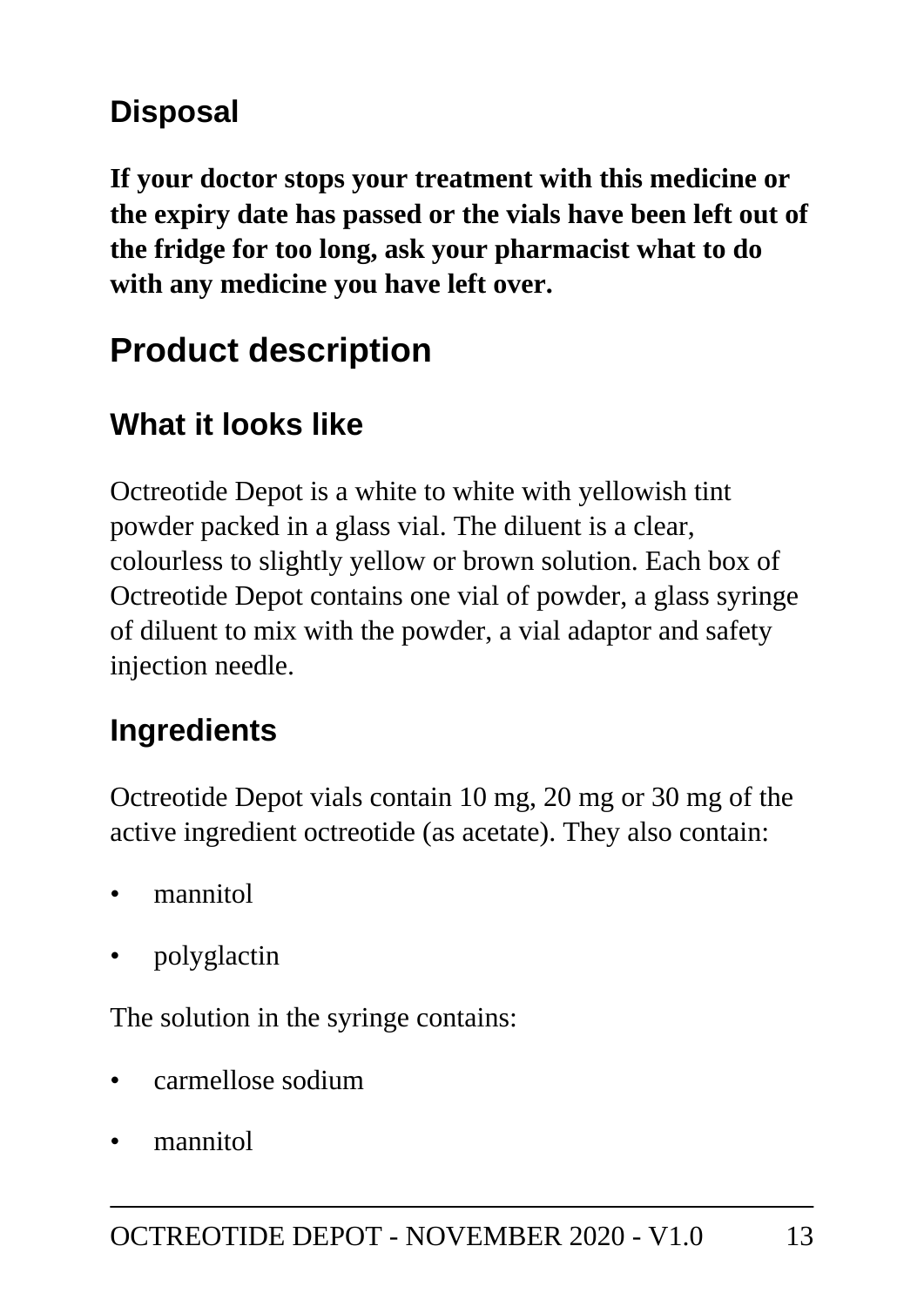- poloxamer
- water for injections

## **Sponsor**

Octreotide Depot is supplied in Australia by:

Teva Pharma Australia Pty Ltd

37 Epping Road

Macquarie Park NSW 2113

AUSTRALIA

Teva Pharma (New Zealand) Ltd

Level 14, 41 Shortland Street

Auckland 1010

NEW ZEALAND

This leaflet was prepared in November 2020.

Australian Registration Numbers

Octreotide Depot 10 mg vial